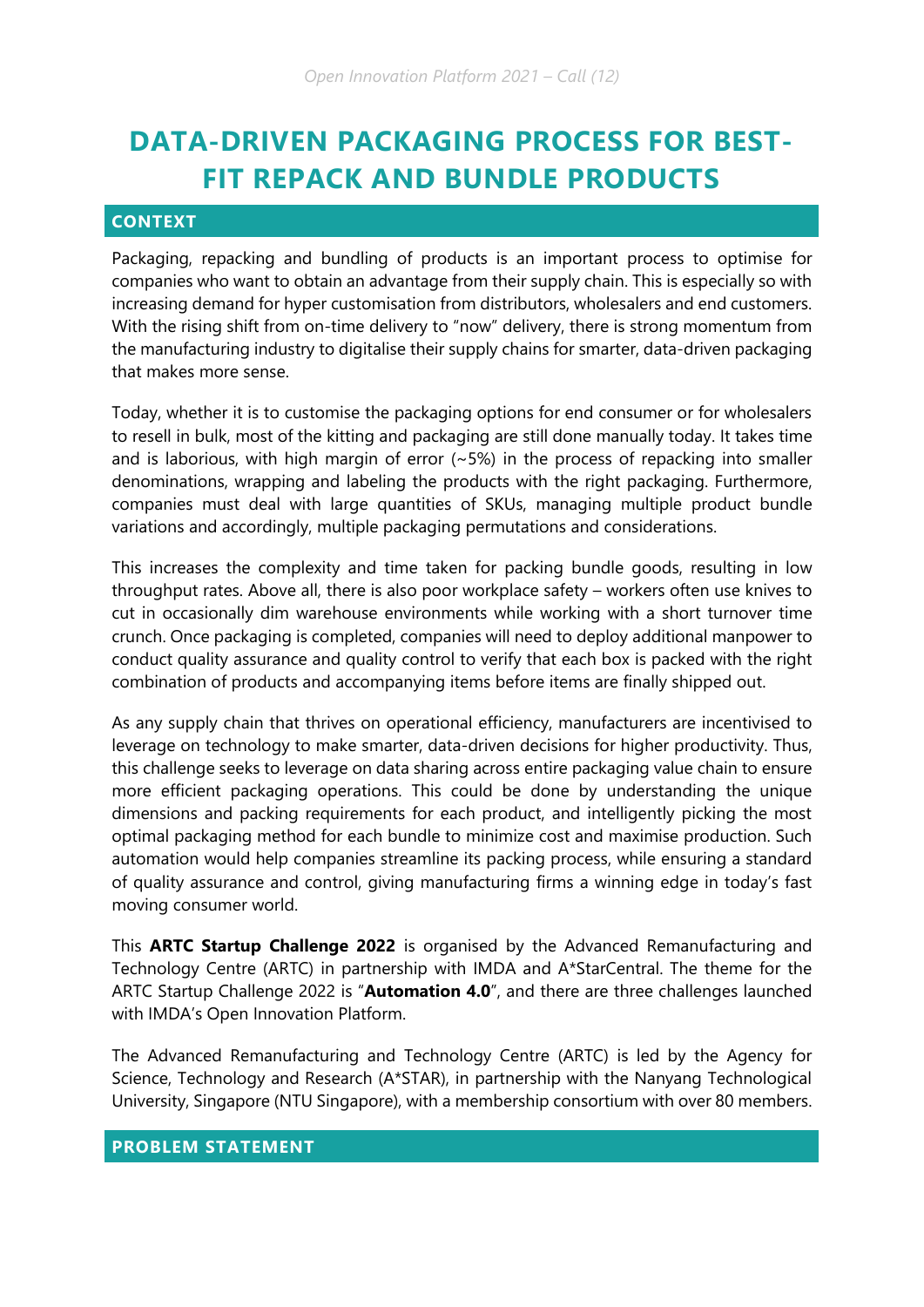How can we intelligently perform order picking and packaging in a smart and efficient manner for better efficiency and accuracy?

# **WHAT ARE WE LOOKING FOR?**

A working prototype solution with data analytics and AI capabilities that can optimise the packing process by recommending optimal product bundling and packaging materials and learn to improve its recommendations over time. Overall, the proposed solution must reduce the effort and time taken to complete the packing process to improve efficiency and ensure a greater level of accuracy.

The solution should have the following features:

#### **1. Integrated and smart packaging management system**

- The solution must allow for easy input of a catalogue/database of different product SKUs, with relevant meta data tags like size, shape, dimensions, and weight.
- The solution must allow for easy selection of pre-loaded SKUs to be formed into bundles. Thereafter, the solution must be able to recommend bundling/packaging options that optimises the time and packaging materials required, based on preloaded characteristics of SKUs.
- The solution must allow for manual intervention and overrides to the recommended options, and continually learn to improve future recommendations.

## **2. Track and recommend type of packaging materials**

- The solution must be able to track the usage and consumption of packaging materials used, as well as forecast the volume of packaging material required per promotional season based on historical data.
	- o This would help both companies optimize their procurement processes when it comes to procuring packaging materials – reducing excess procurement of materials
	- o Through historical data collected, the solution should be able to provide better recommend how best to package two or more products together to minimise material wastage.

## **3. Automated quality assurance and quality control processes**

 The solution must be able to keep track of number of bundles/kits produced per packaging cycle and must tally with initial orders to ensure that each repackaged bundle is correctly packed. Problem solvers may propose the appropriate tallying methods, such as having count verification features.

## **4. Integration with other in-house systems and further upgrades**

- To future-proof the solution, the solution should be developed with future integrations in mind, such as warehouse management systems and other manufacturing systems and modules within a smart factory.
- There are also instances where the certain products are required to be stored in cold-chain environments. It would be ideal if solution providers are able to propose current or future modular upgrades that can optimise packaging in a cold-chain environment.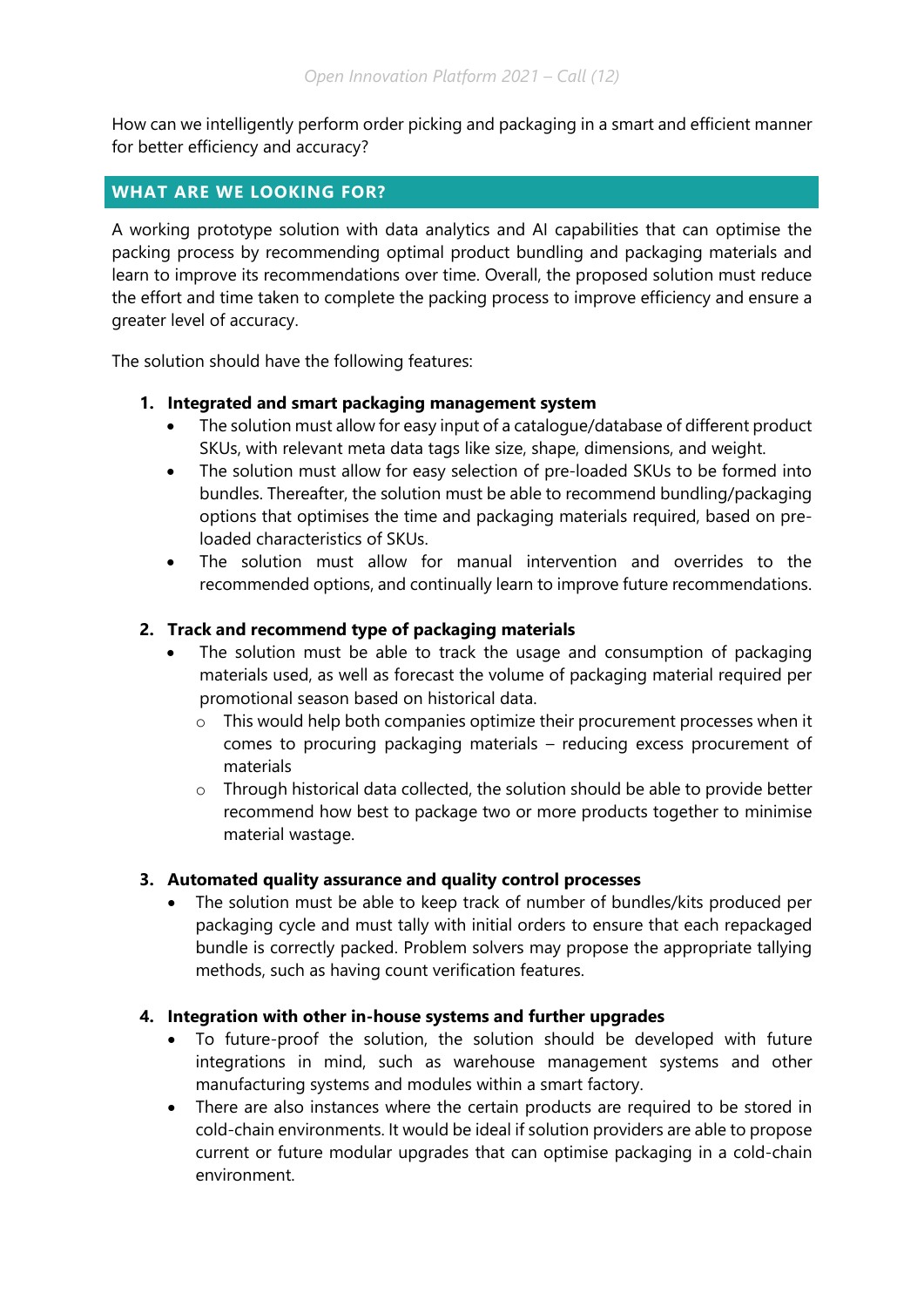#### **Overall Performance Requirements**

The problem solver should meet the following performance criteria in their proposal:

- **Accurate and fast** The solution must have a high throughput rate, being able to recommend optimal packing steps and materials.
- **Cost-effective** The solution must be cost-effective to support the solution to scale. Companies have explored large-scale and off-the-shelf automation process but were costs was unsustainable to be deployed at scale.
- **Seamless Integration** The solution should be able to integrate and work with existing systems and not impede their performance. Solution providers are welcomed to propose hardware components that is complimentary to this challenge, provided they meet the above criteria.

There are no restrictions on the geographical location of the problem solvers who may choose to apply to this challenge. All start-ups are welcomed to apply. However, the prototype must be demonstrated in Singapore.

# **POSSIBLE USE CASES**

**1. Automated recommendation of packaging materials and processes – Oliver works at** a large FMCG firm. He works directly with the clients (retailers) and warehouse operators to create custom promotional bundles of products. Currently, the custom-bundling process is very labour intensive and time-consuming – Oliver and his team often needs to do various trial-and-errors before finally finding the most optimal packaging that minimises costs and maximises productivity. This process is shortened with experience but is still a rather ambiguous process. Afterwards, warehouse operators would refer to a physically completed sample bundle as a reference point to manually assemble these bundles. Lastly, a quality assurance team would conduct the final check before bundles are shipped out.

However, with the new automated solution in place, Oliver simply needs to select the SKUs that are included in this season's bundle package into the solution's user-friendly dashboard. The software automatically creates a schematic bundle which optimises the amount of packaging material and assembly time required. Once this custom bundling design is verified by Oliver, the custom-bundling process is fully automated and streamlined, where individual SKUs are selected, wrapped together, inserted into different packing types (as selected by Oliver), sealed, and labelled. This allows Oliver to redeploy his warehouse operators to conduct higher-value activities, thus greatly reducing manpower costs, time, and human error.

**2. More efficient and higher throughput packing – Xavier, who works in a biotechnology** company, oversees the production and planning across the bundling process of reagents and other medical consumables. Xavier usually inspects and deploys manpower (2-5 operators) to oversee this process, where they manually and individually form individual kits of reagents and other materials, before packing them into bigger boxes. The current process is semi-automated, and Xavier is looking for a way to increase productivity and efficiency throughout the process.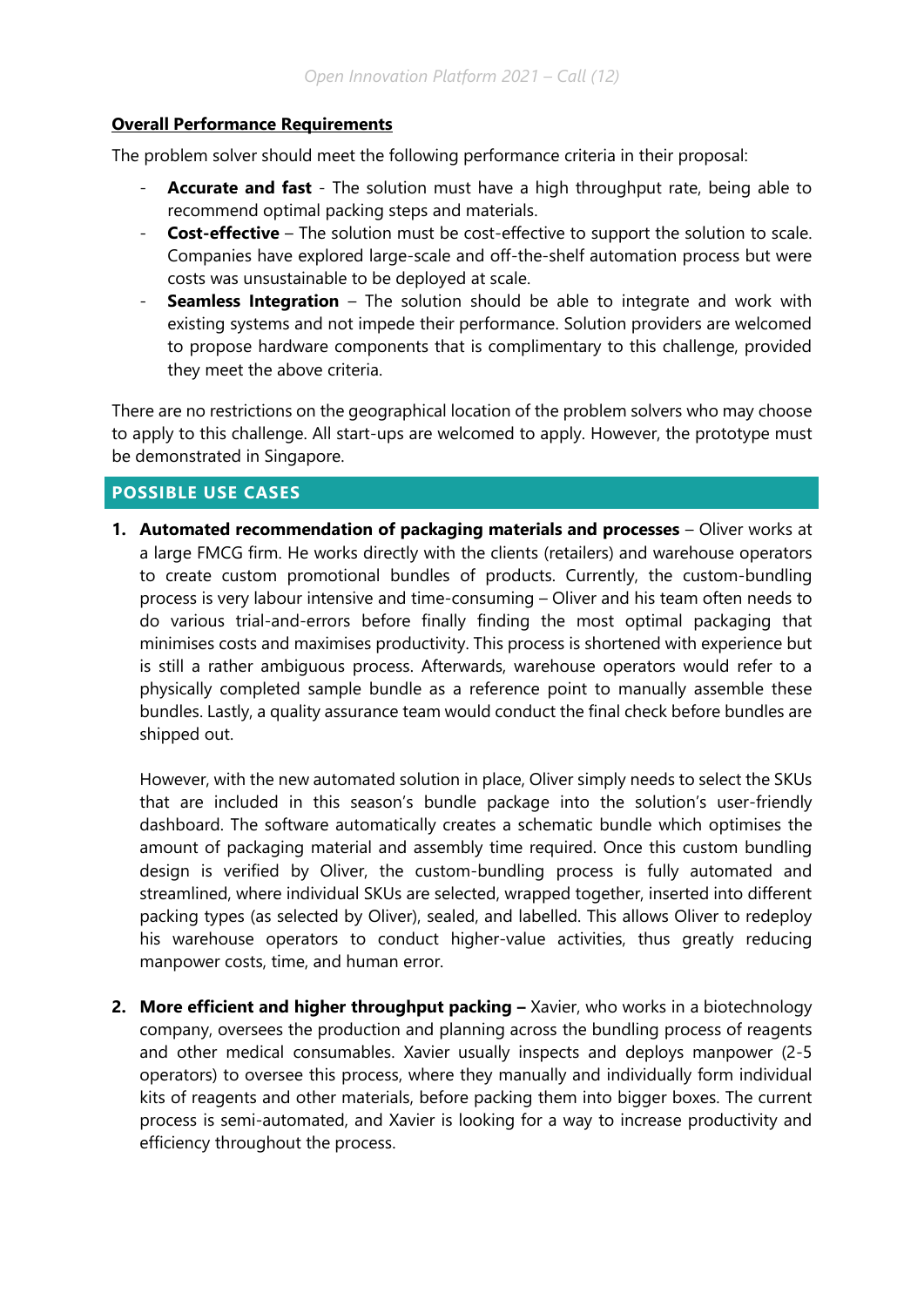With the new solution in place, Xavier can manage multiple projects while keeping a close eye on the quality of each kit. Through an extremely user-friendly interface, Xavier is able to key in the specifications of the kit into a software system (by selecting the right reagent and complimentary items such as instruction manuals that must be packed with each tube of reagent) that helps automate the kitting process. Once Xavier selects the types of reagents he wants to kit based, the digital packaging management system informs him of the number of items, time taken, and specifications of the boxes that will be needed for any particular kitting process. This significantly reduces the trial-and-error needed for Xavier to get the most optimal packaging, allowing for faster throughput and cost efficiency.

# **WHAT'S IN IT FOR YOU**

- SGD 50,000 of prize money for each winner of this challenge (see Award Model)
- 2-year Tier 3 ARTC Membership
- SGD 100,000 A\*Star Innovation Voucher
- 4-month Accelerator Programme
- Gain access to IMDA's Technology resources and facility for prototyping
- Co-innovate with ARTC with access to their expertise in developing the solution
- Opportunity to commercialise solution for deployment and adoption by the sector members

# **EVALUATION CRITERIA**

The Applicants shall be evaluated in accordance with the evaluation criteria set out below.

| <b>Solution Fit</b>       | To what extent does the proposed solution address<br>$\bullet$<br>the problem statement effectively?                                                                                                                                                                  |
|---------------------------|-----------------------------------------------------------------------------------------------------------------------------------------------------------------------------------------------------------------------------------------------------------------------|
| <b>Solution Readiness</b> | How ready is the proposed solution to go to the<br>market?<br>Is there any evidence to suggest capacity to scale?<br>$\bullet$                                                                                                                                        |
| <b>Solution Advantage</b> | Is the solution cost effective and truly innovative?<br>٠<br>Does it make use of new technologies in the market,<br>$\bullet$<br>and can it potentially generate new IP?<br>To share estimated cost for pilot trial, deployment and<br>$\bullet$<br>software support. |
| <b>Company Profile</b>    | Does the product have user and revenue traction?<br>Do the team members possess strong<br>$\bullet$<br>scientific/technical background?<br>Is the company able to demonstrate financial<br>$\bullet$<br>capability and resources to complete the prototype?           |